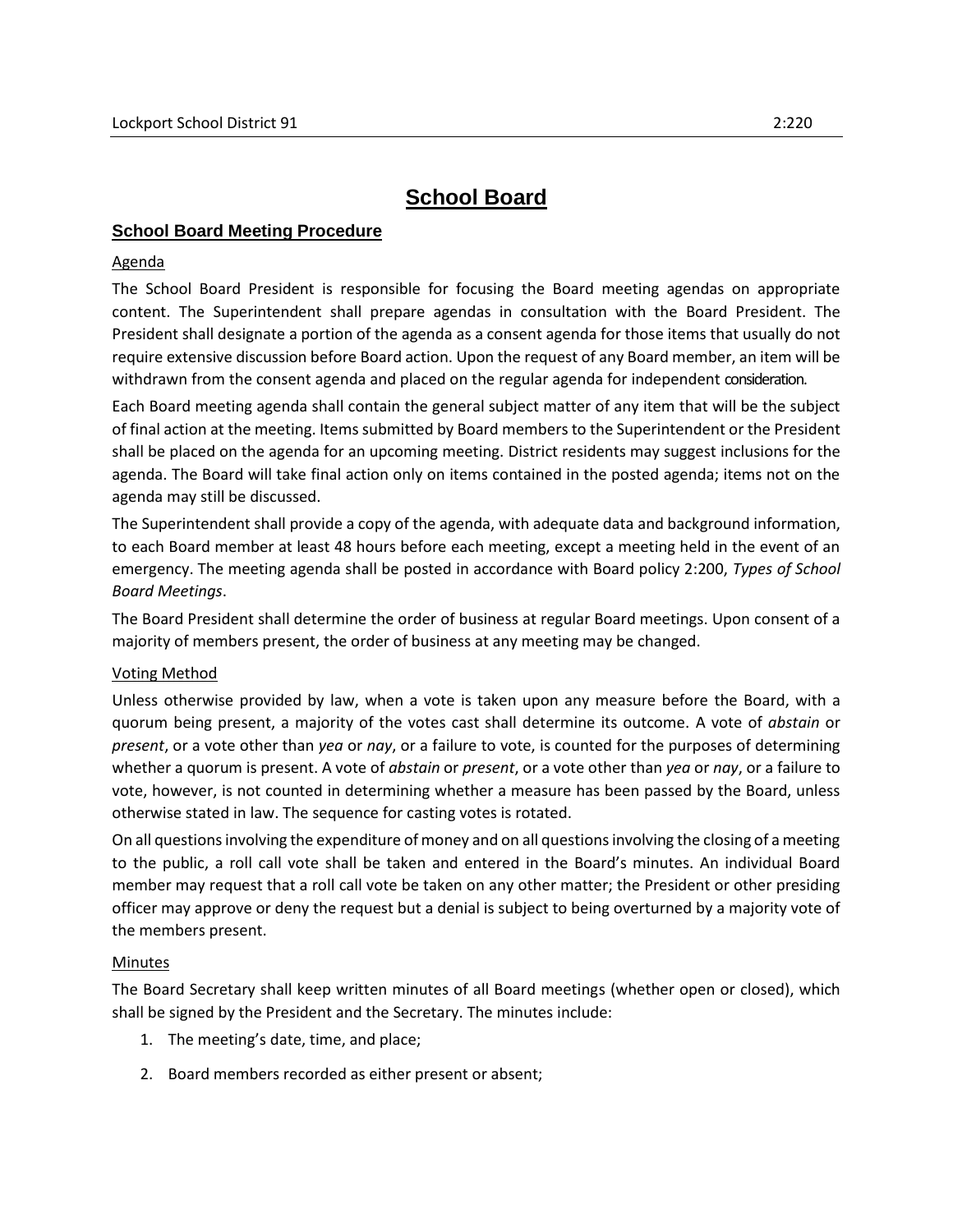- 3. A summary of the discussion on all matters proposed, deliberated, or decided, and a record of any votes taken;
- 4. On all matters requiring a roll call vote, a record of who voted *yea* and *nay*;
- 5. If the meeting is adjourned to another date, the time and place of the adjourned meeting;
- 6. The vote of each member present when a vote is taken to hold a closed meeting or portion of a meeting, and the reason for the closed meeting with a citation to the specific exception contained in the Open Meetings Act (OMA) authorizing the closed meeting;
- 7. A record of all motions, including individuals making and seconding motions;
- 8. Upon request by a Board member, a record of how he or she voted on a particular motion; and
- 9. The type of meeting, including any notices and, if a reconvened meeting, the original meeting's date.

The minutes shall be submitted to the Board for approval or modification at its next regularly scheduled open meeting. Minutes for open meetings must be approved within 30 days after the meeting or at the second subsequent regular meeting, whichever is later.

Every six months, or as soon after as is practicable, in an open meeting, the Board: (1) reviews minutes from all closed meetings that are currently unavailable for public release, and (2) determines which, if any, no longer require confidential treatment and are available for public inspection. This is also referred to as a *semi-annual review*. The Board may meet in a prior closed session to review the minutes from closed meetings that are currently unavailable for public release, but it reports its determination in open session.

The Board's meeting minutes must be submitted to the Board Treasurer at such times as the Treasurer may require.

The official minutes are in the custody of the Board Secretary. Open meeting minutes are available for inspection during regular office hours within 10 days after the Board's approval; they may be inspected in the District's main office, in the presence of the Secretary, the Superintendent or designee, or any Board member.

Minutes from closed meetings are likewise available, but only if the Board has released them for public inspection, except that Board members may access closed session minutes not yet released for public inspection (1) in the District's administrative offices or their official storage location, and (2) in the presence of the Recording Secretary, the Superintendent or designated administrator, or any elected Board member. The minutes, whether reviewed by members of the public or the Board, shall not be removed from the District's administrative offices or their official storage location except by vote of the Board or by court order.

The Board's open meeting minutes shall be posted on the District website within ten days after the Board approves them; the minutes will remain posted for at least 60 days.

#### Verbatim Record of Closed Meetings

The Superintendent, or the Board Secretary when the Superintendent is absent, shall audio record all closed meetings. If neither is present, the Board President or presiding officer shall assume this responsibility. After the closed meeting, the person making the audio recording shall label the recording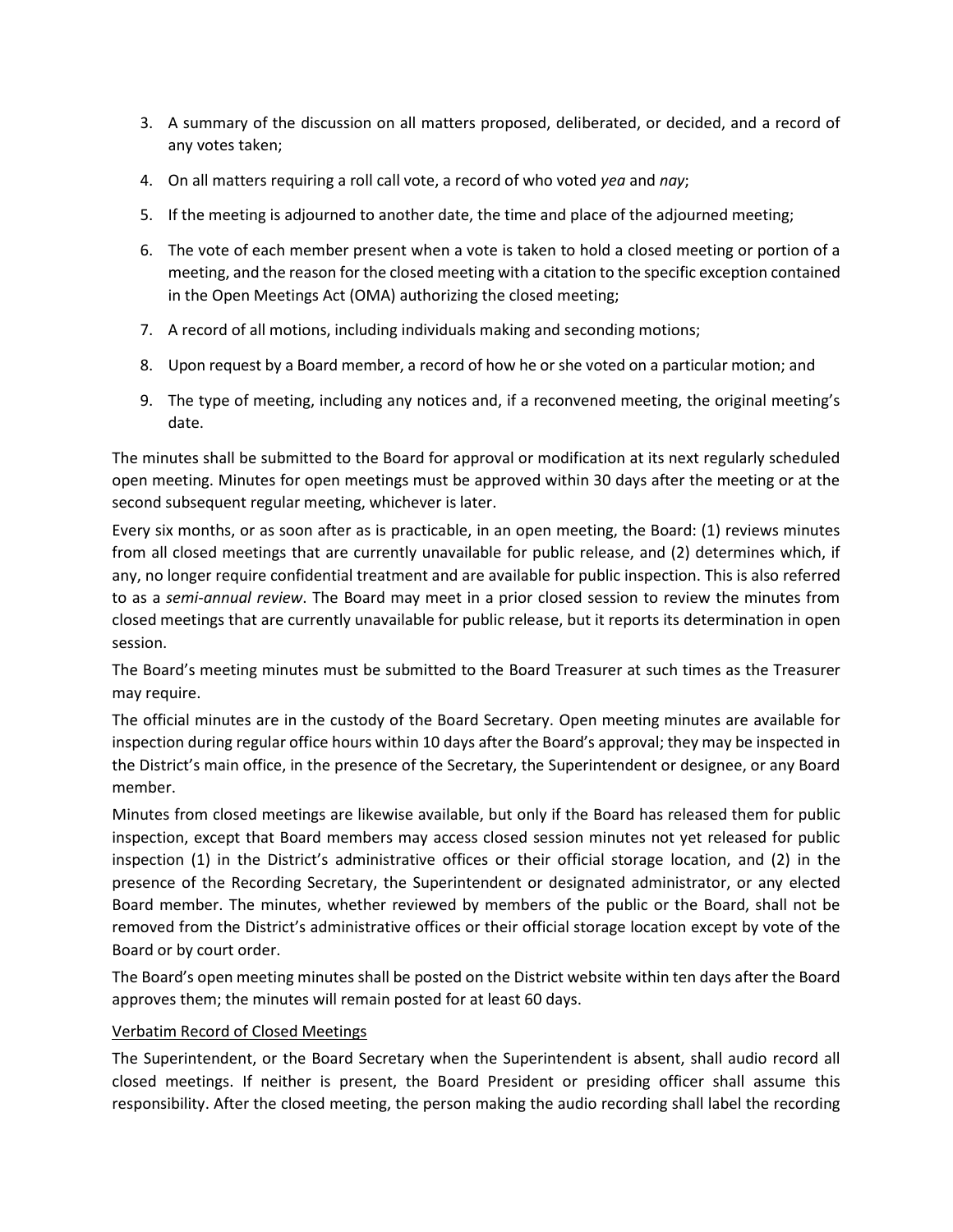with the date and store it in a secure location. The Superintendent shall ensure that: (1) an audio recording device and all necessary accompanying items are available to the Board for every closed meeting, and (2) a secure location for storing closed meeting audio recordings is maintained close to the Board's regular meeting location.

After 18 months have passed since being made, the audio recording of a closed meeting is destroyed provided the Board approved: (1) its destruction, and (2) minutes of the particular closed meeting.

Individual Board members may access verbatim recordings in the presence of the Recording Secretary, the Superintendent or designated administrator, or any elected Board member. Access to the verbatim recordings is available at the District's administrative offices or the verbatim recording's official storage location. Requests shall be made to the Superintendent or Board President. While a Board member is listening to a verbatim recording, it shall not be re-recorded or removed from the District's main office or official storage location, except by vote of the Board or by court order.

Before making such requests, Board members should consider whether such requests are germane to their responsibilities, service to District, and/or Oath of Office in policy 2:80, *Board Member Oath and Conduct*. In the interest of encouraging free and open expression by Board members during closed meetings, the recordings of closed meetings should not be used by Board members to confirm or dispute the accuracy of recollections.

# Quorum and Participation by Audio or Video Means

A quorum of the Board must be physically present at all Board meetings. A majority of the full membership of the Board constitutes a quorum.

Provided a quorum is physically present, a Board member may attend a meeting by video or audio conference if he or she is prevented from physically attending because of: (1) personal illness or disability, (2) employment or District business, or (3) a family or other emergency. If a member wishes to attend a meeting by video or audio means, he or she must notify the recording secretary or Superintendent at least 24 hours before the meeting unless advance notice is impractical. The recording secretary or Superintendent will inform the Board President and make appropriate arrangements. A Board member who attends a meeting by audio or video means, as provided in this policy, may participate in all aspects of the Board meeting including voting on any item.

# No Physical Presence of Quorum and Participation by Audio or Video; Disaster Declaration

The ability of the Board to meet in person with a quorum physically present at its meeting location may be affected by the Governor or the Director of the Ill. Dept. of Public Health issuing a disaster declaration related to a public health emergency. The Board President or, if the office is vacant or the President is absent or unable to perform the office's duties, the Vice President determines that an in-person meeting or a meeting conducted under the **Quorum and Participation by Audio or Video Means** subhead above, is not practical or prudent because of the disaster declaration; if neither the President nor Vice President are present or able to perform this determination, the Superintendent shall serve as the duly authorized designee for purposes of making this determination.

The individual who makes this determination for the Board shall put it in writing, include it on the Board's published notice and agenda for the audio or video meeting and in the meeting minutes, and ensure that the Board meets every OMA requirement for the Board to meet by video or audio conference without the physical presence of a quorum.